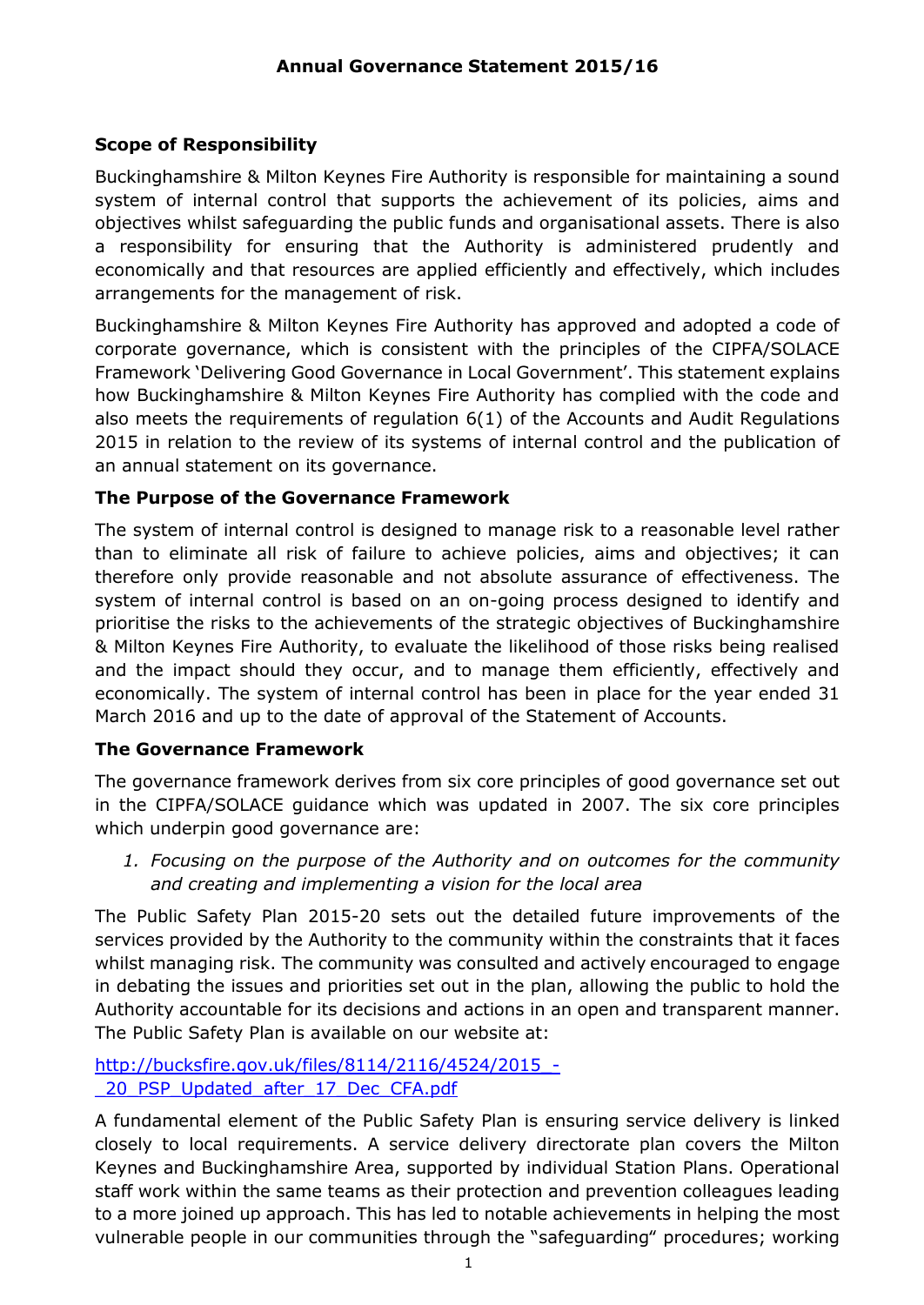collaboratively internally as well as with local authorities to improve the lives of those most in need of support, and those who most often fall through society's "safety nets".

The 2015–20 Public Safety Plan was presented to the Fire Authority for approval in December 2014 following a public consultation. This plan supersedes the previous 2012-17 plan and took effect from April 2015.

#### 2. *Members and officers working together to achieve a common purpose with clearly defined functions and roles*

The respective roles and responsibilities for members and officers are set out in the Combination Order (the statutory instrument that formed the Fire Authority in 1997). There are two ordinary committees of the Fire Authority: The Executive Committee, and the Overview & Audit Committee. There are terms of reference for each committee and the role of the lead members has been developed over recent years.

Members of the Fire Authority are also members of either Buckinghamshire County Council or Milton Keynes Council. Some members may also be members of district councils with which we may be working, or voluntary agencies. Members are reminded of their responsibility to declare interests at each meeting. There is a scheme of delegation from the Authority to the Chief Fire Officer and statutory officers. The Chief Fire Officer is also the Chief Executive of the Authority.

The Authority's Member:Officer Protocol sets out the respective obligations and expectations and contains a reminder of the Authority's core values. These were revised and approved by the Overview and Audit Committee at its meeting on 11 March 2015 for recommendation to the Fire Authority on 10 June 2015. These can be found at the following link:

#### [http://bucksfire.gov.uk/files/8414/1053/3511/Protocol\\_on\\_Member\\_and\\_Officer\\_Rela](http://bucksfire.gov.uk/files/8414/1053/3511/Protocol_on_Member_and_Officer_Relations_v2_Sept_14.pdf) [tions\\_v2\\_Sept\\_14.pdf](http://bucksfire.gov.uk/files/8414/1053/3511/Protocol_on_Member_and_Officer_Relations_v2_Sept_14.pdf)

The Authority approved and adopted its current Pay Policy Statement in December 2015 setting out its policies on the remuneration of its chief officers, the remuneration of its lowest paid employees and the relationship between the remuneration of its chief officers and the remuneration of its employees who are not chief officers. This is reviewed at least annually.

The Authority has identified and recorded all partnership arrangements. All partnerships are the subject of formal agreements ensuring that these articulate legal status; respective liabilities and obligations; governance and audit; dispute resolutions and exit provisions. A review of partnership arrangements has been undertaken.

In Buckinghamshire & Milton Keynes Fire Authority the Chief Finance Officer and Monitoring Officer are both members of the Strategic Management Board, helping to develop and implement strategy and to resource and deliver the organisation's strategic objectives. All material business decisions are taken by the Strategic Management Board (SMB) or by Members. Papers submitted for decision-making purposes must be referred to the Chief Finance Officer and the Monitoring Officer for financial and legal scrutiny prior to any decision being taken. The Chief Finance Officer, supported by the Chief Fire Officer leads the promotion and delivery of good financial management so that public money is safeguarded and used appropriately, economically, efficiently and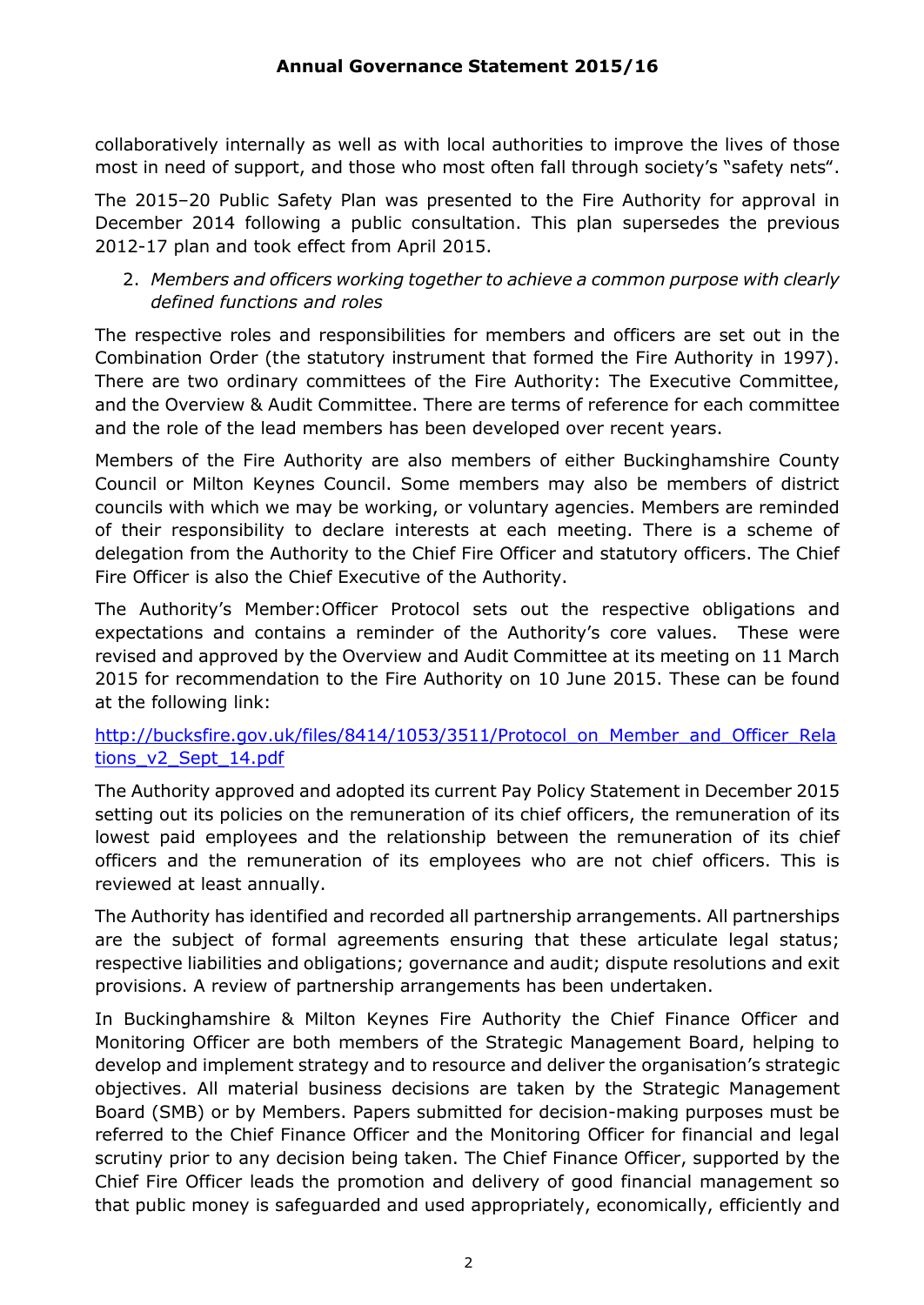effectively. This is achieved by a finance team that is suitably resourced, professionally qualified and suitably experienced.

There are nominated lead Members for various work streams and departments. This collaborative approach ensures levels of trust, confidence and awareness constantly improve for the benefit of the public and the service.

3. *Promoting values for the Authority and demonstrating the values of good governance through upholding high standards of conduct and behaviour.* 

Managers and supervisors at all levels have received formal leadership development over the last few years. This is continual rolling process and most recently this has covered supervisors with a three day supervisory management leadership programme delivered by an external provider. The Authority Training Needs Analysis (TNA) process assesses the needs for this type of training at least annually. For 2016/17 two programmes have been approved for new crew commanders and support staff.

Performance appraisal year end reviews assess management and leadership behaviours.

The Authority Values have also been displayed across all sites on new policy posters rolled out in early 2016.The maintenance and promotion of high standards of its Members is within the purview of the Overview and Audit Committee.

To ensure legal compliance and to avoid a conflict of interest arising, the Authority retains a panel of ten "Independent Persons" shared amongst five other authorities for the purposes of assisting both an individual member and the Authority itself in the event of an allegation being made that a member has breached the Authority's Code of Conduct.

<http://bucksfire.gov.uk/files/3314/0732/6551/10CODEOFCONDUCT.pdf>

4. *Taking informed and transparent decisions which are subject to effective scrutiny and managing risk* 

To support the service there are structured meetings at all levels within the service, with appropriate delegated authority. Timelines are in place so that SMB and Member meetings will be followed by Directorate and then team meetings to ensure the flow of information throughout the whole organisation. Although this is an evolving process, the culture is steadily changing so that minutes from meetings are available both internally and externally through the website.

Further developments to improve the effectiveness and transparency of decision making within the Service were made following the launch of new internal, officer 'boards' aligned to the Authority committee structure. These comprise:

- A Strategic Management Board, which replaced the previous senior officer meetings and focuses on strategic direction, strategic risk and acts as a gateway to the Fire Authority;
- A Performance Management Board which focuses on in year performance against agreed targets and budgets;
- A Business Transformation Board which focuses on strategic change and project portfolio management.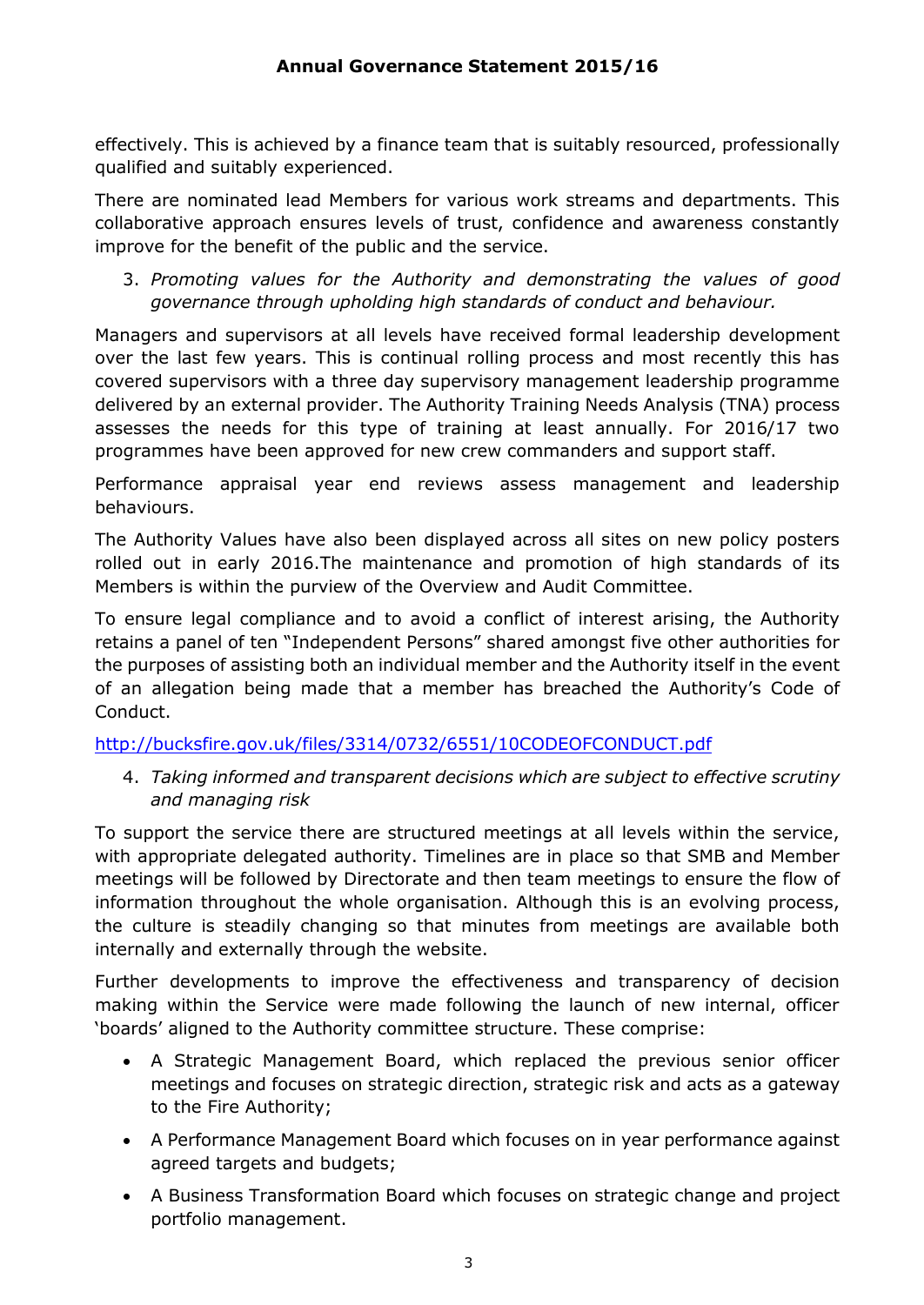All Directorates have their own risk registers which are regularly reviewed at Directorate meetings. Corporate risks are reviewed quarterly by the Performance Management Board, monthly by the Strategic Management Board and by Members at each Overview and Audit Committee meeting. An audit of the Authority's corporate risk management processes took place in 2014/15, the findings of which were reflected in the Corporate Risk Management Policy. This was approved by the Overview and Audit Committee on 11 March 2015 for recommendation to the Executive Committee on 18 March 2015, and the policy was formally adopted at that meeting.

In addition to the development of performance software to improve service delivery, the integrated HR and Finance (SAP) system has improved controls identified as weaknesses in previous audits; for example staff absence recording and the inputting of turnouts and attendance at incidents.

This improved control has supported managers to significantly improve attendance levels. It also ensures that the management and administration of employee benefits and payments are linked to establishment control through an integrated system with the approved budgets and the financial ledger. The data extraction process from the HR (SAP) system has also improved the provision of management information to support decision making on issues related to workforce planning.

During 2014/15 the service also undertook a significant amount of work to link the oncall availability system to SAP. This system went live in early 2015/16 and eliminated the need for the manual recording and input of absences, turnouts and attendances for all on-call staff. The planned roll out to all firefighters and support staff during 2015/16 was postponed so that it could be aligned with the implementation of the new ERP system.

We have continued the shared service arrangement with Royal Berkshire Fire Authority for procurement. The team are continuing to work on the implementation of Contract Management (CMF) and Supplier Relationship (SRF) Frameworks. New software under a national initiative is being piloted and this, alongside the existing electronic ordering technology will ensure a continued and more effective proactive, open and transparent approach to procuring supplies and services. Contract Standing Orders for both Fire Authorities were aligned to ensure the most cost effective outcome is achieved; all contracts with an estimated value in excess of £50k have to go through a full tender process. Those procedures are kept under regular review to ensure that best value to the taxpayer can be demonstrated.

#### 5. *Developing the capacity and capability of members and officers to be effective*

A number of policies are in place to support and underpin the "fit for purpose" structure. These policies have empowered managers to take responsibility and be accountable for their staff issues with HR advice as required.

A key part of the performance monitoring continues to be an individual performance management (appraisal) system which ensures that strategic aims are translated into individual objectives creating a "Golden Thread" throughout the service. This is an evolving process with particular challenges in applying this process to the retained duty system staff who have very limited time available.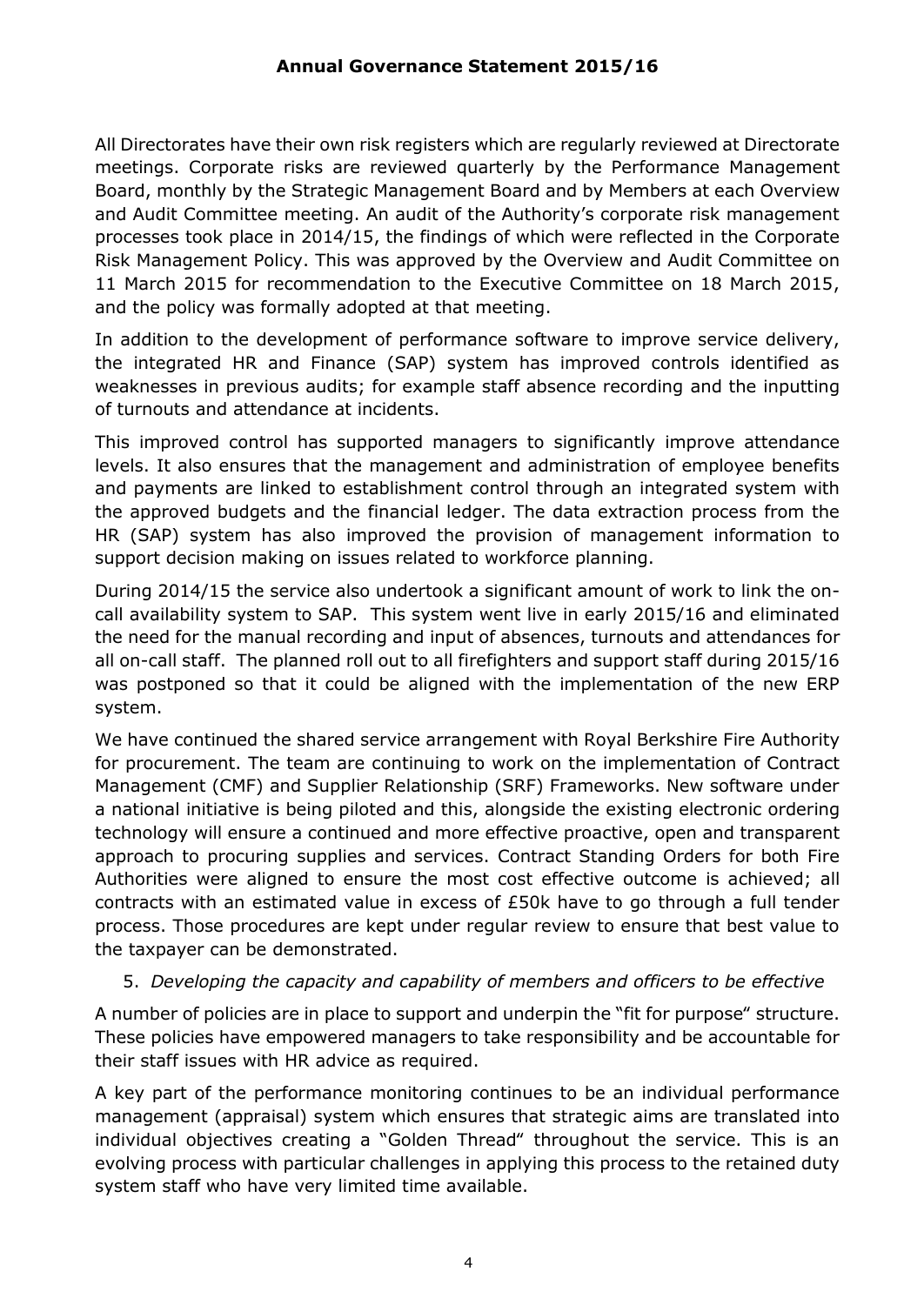The performance management system also identifies training and development needs and these are aggregated into a service wide Training Needs Analysis. The service increasingly benefits from more efficient and effective menu driven training delivery more aligned to budget planning timetables and delivered in a variety of formats (including face to face and e-learning).

During 2015/16 BMKFRS introduced an innovative approach toward the delivery of operational training, working in partnership with the Fire Service College. The partnership has not only proven to be financially intelligent, but has also enabled the operational competencies of over 230 front-line commanders and firefighters, through validation exercises to be realistically challenged, whilst at the same time being the subject of independent assessment and scrutiny.

The Performance and Evaluation team analyse, audit and review capabilities across the service. This team is currently reviewing and introducing more robust methodology to evaluate operational performance through validation exercises, station reviews, operational debriefs, incident monitoring, the management of an exercise programme as well as establishing lines of communication with other FRSs to learn from their experiences.

The team continue to work alongside the Organisational Development department to ensure that any areas which are identified from incidents, training and exercises are included in technical and practical assessments within the Development Centre (ADC) process.

SMB has engendered a collegiate approach with Members through holding "Member Workshops" where future options are aired and discussed with Members before a narrower range of formal proposals are taken forward.

6. *Engaging with local people and other stakeholders to ensure robust public accountability* 

In terms of the organisational structure, committee meetings are accessible to the public and the dates are published on the website as are the agendas and committee papers, minutes and decisions.

The service complies with the Data Transparency Code (latest version published February 2015) and ensures all the relevant information is published on our external website.

At a more local, direct level there are many examples of how we engage with the public and ensure public accountability:

- The service regularly reviews its partnerships to ensure they are appropriate and effective for both the organisation and the public.
- Memoranda of Understanding with other fire and rescue authorities and the police when carrying out fire investigation to improve collaborative working and ensure a more consistent approach to the way we investigate fires / arson.
- BMKFRS is a key stakeholder at a strategic level on both the Safer Stronger Bucks Partnership Board and the Safer MK Partnership. Officers are also engaged and involved in practitioner groups and fora where appropriate, ensuring public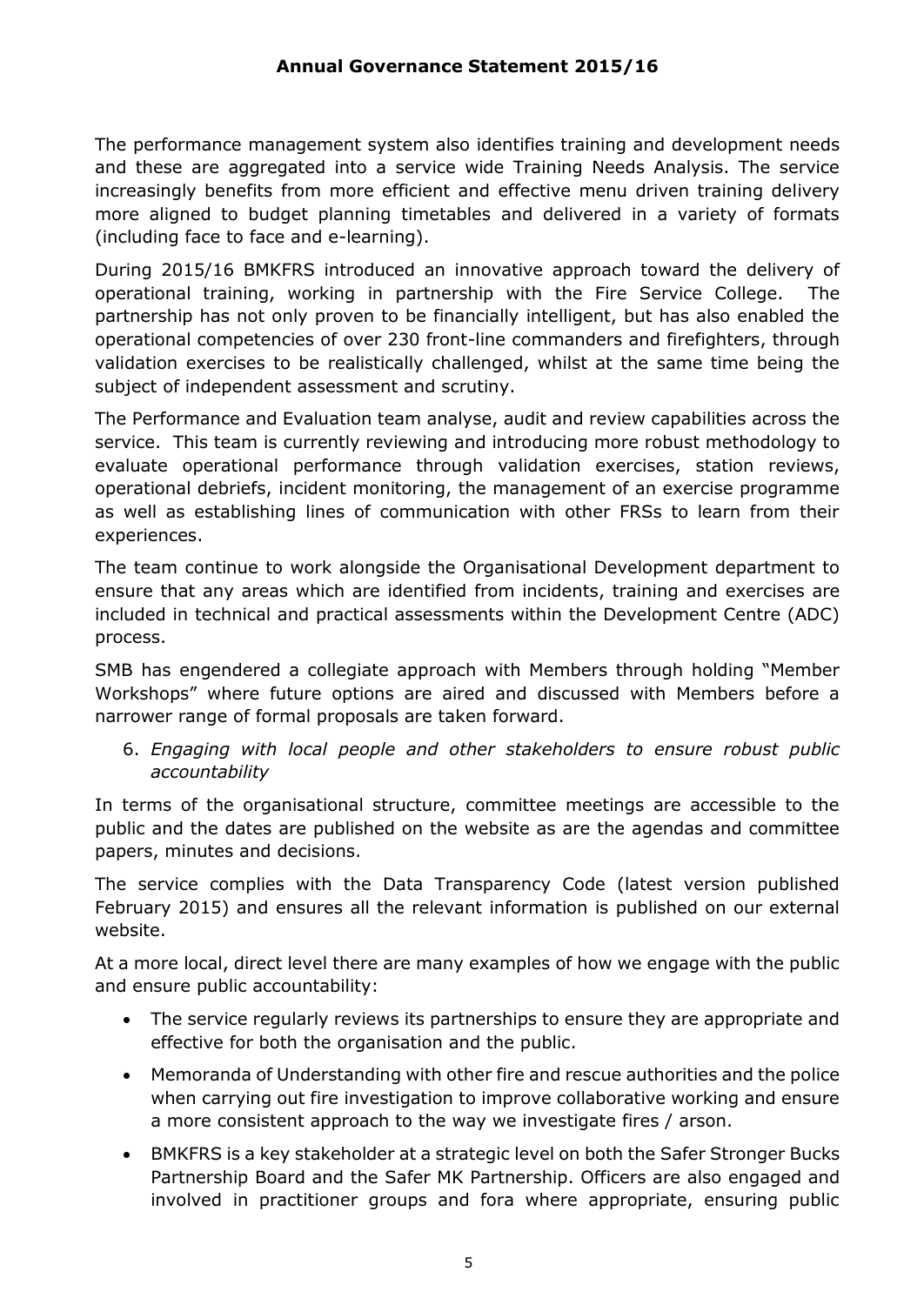engagement and safety initiatives are focussed, effective and measured, whilst working with partner organisations with similar goals and objectives.

#### **Review of effectiveness**

Buckinghamshire & Milton Keynes Fire Authority has responsibility for conducting, at least annually, a review of the effectiveness of its governance framework including the system of internal control. The review of effectiveness is informed by the work of the executive managers within the Authority who have responsibility for the development and maintenance of the governance environment.

In addition, the Chief Internal Auditor's annual report, comments made by the external auditors (Ernst & Young), the Operational Assessment, other review agencies and inspectorates (referred to earlier) and the Overview & Audit Committee are all sources providing scrutiny and recommendations upon which the management have drawn to compile the action plan set out in Appendix B.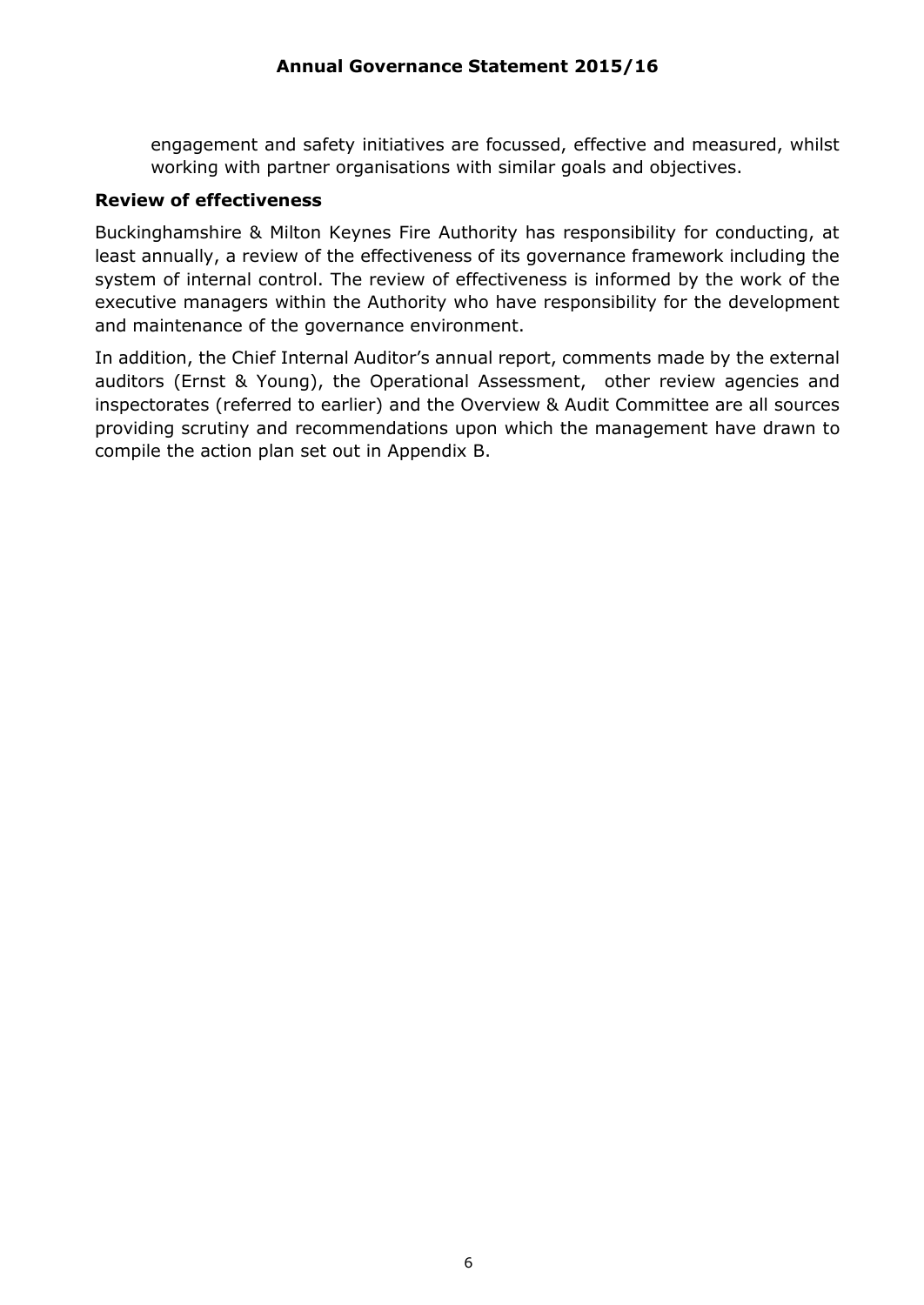Audits undertaken and assurance opinion:

| <b>Audit assignments</b>         | Level of assurance that risks material<br>to the achievement of the system's<br>objectives are adequately managed<br>and controlled. |                                                                                     |  |
|----------------------------------|--------------------------------------------------------------------------------------------------------------------------------------|-------------------------------------------------------------------------------------|--|
|                                  | <b>Days</b>                                                                                                                          | <b>Overall Assurance</b><br>(all audits undertaken during<br>2015/16 unless stated) |  |
| <b>Core Financial Controls</b>   | 40                                                                                                                                   | Substantial                                                                         |  |
| Pensions Administration          | 10                                                                                                                                   | Reasonable                                                                          |  |
| <b>Control Centre</b>            | 8                                                                                                                                    | Delayed until 2016/17                                                               |  |
| Asset Management                 | 7                                                                                                                                    | Reasonable                                                                          |  |
| Pensions Administration Transfer | 5                                                                                                                                    | Delayed until 2016/17                                                               |  |
| <b>Follow Ups</b>                | 10                                                                                                                                   |                                                                                     |  |
| Corporate work/Audit Management  | 10                                                                                                                                   |                                                                                     |  |
| Total                            | 90                                                                                                                                   |                                                                                     |  |

It is a management responsibility to develop and maintain the internal control framework and to ensure compliance. It is the responsibility of Internal Audit to form an independent opinion on the adequacy of the system of internal control.

This opinion should be used as a key strand of the assurance framework which management use to develop their Annual Governance Statement.

The role of the internal audit service is to provide management with an objective assessment of whether systems and controls are working properly. It is a key part of the Authority's internal control system because it measures and evaluates the adequacy and effectiveness of other controls so that:

- The Fire Authority can establish the extent to which they can rely on the whole system; and
- Individual managers can establish the reliability of the systems and controls for which they are responsible.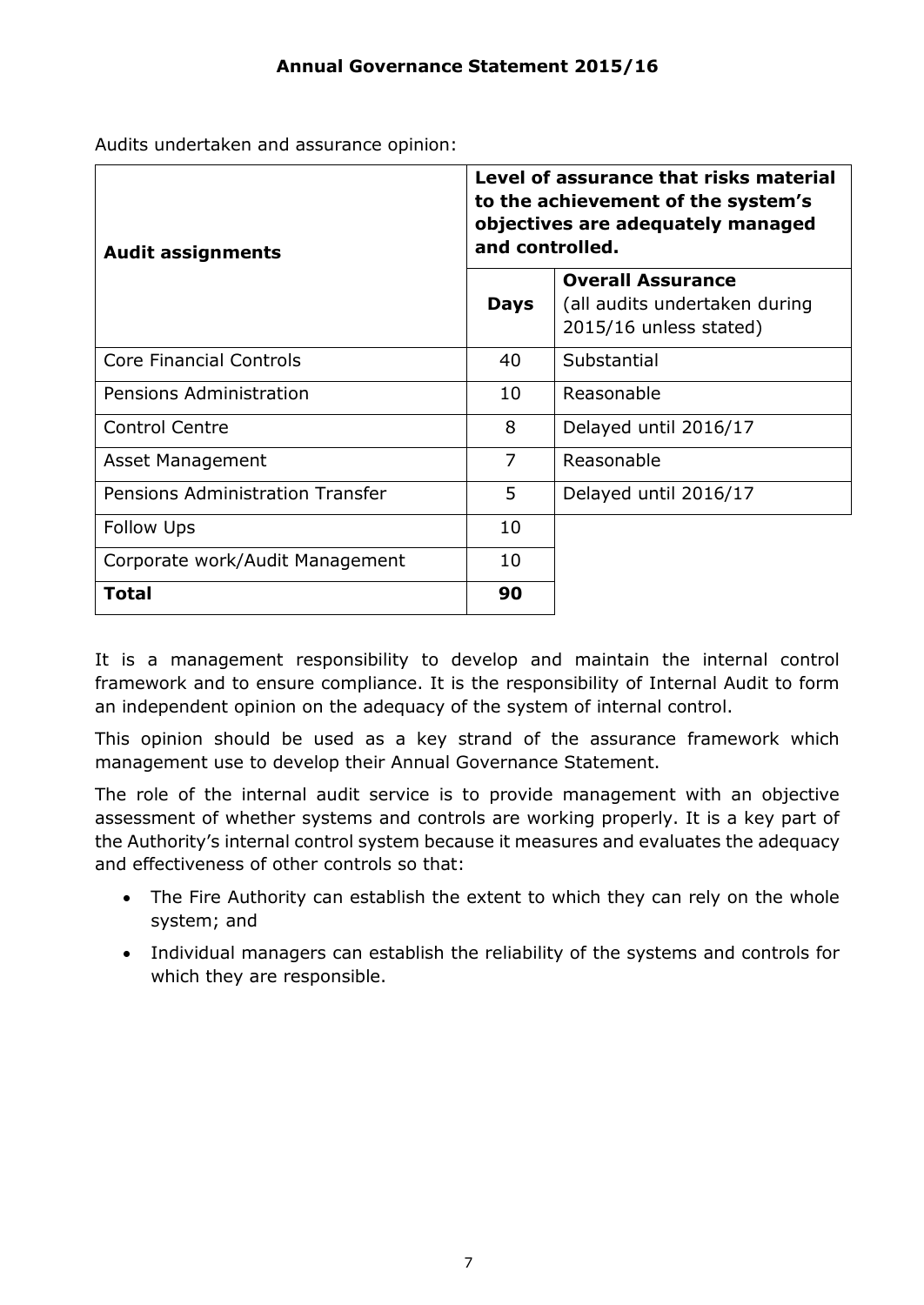This is presented as the Chief Internal Auditor's opinion:

### **Opinion on the Fire Authority's Internal Control Environment Summary**

In my opinion the system of internal control provides **reasonable** assurance regarding the effective, efficient and economic exercise of the Authority's functions. During 2014/15 there has been continued improvement to Bucks & Milton Keynes Fire Authority's system of internal control through the on-going development of policies and procedures covering the key control processes. This demonstrates a positive direction of travel towards robust and effective internal control and risk management that will facilitate the effective exercise of the Authority's functions.

The audit activity in 2015/16 has demonstrated that the Authority continues to improve and develop corporate governance, and remains focused on creating a strong system of internal control. This can be evidenced by the continued strengthening of key control processes through the on-going development of policies and procedures and has resulted in core financial controls continuing to be rated as substantial.

A summary of our assignment outcomes and work completed during the year is shown in the table above. It can be seen that all areas have as a minimum 'reasonable' assurance.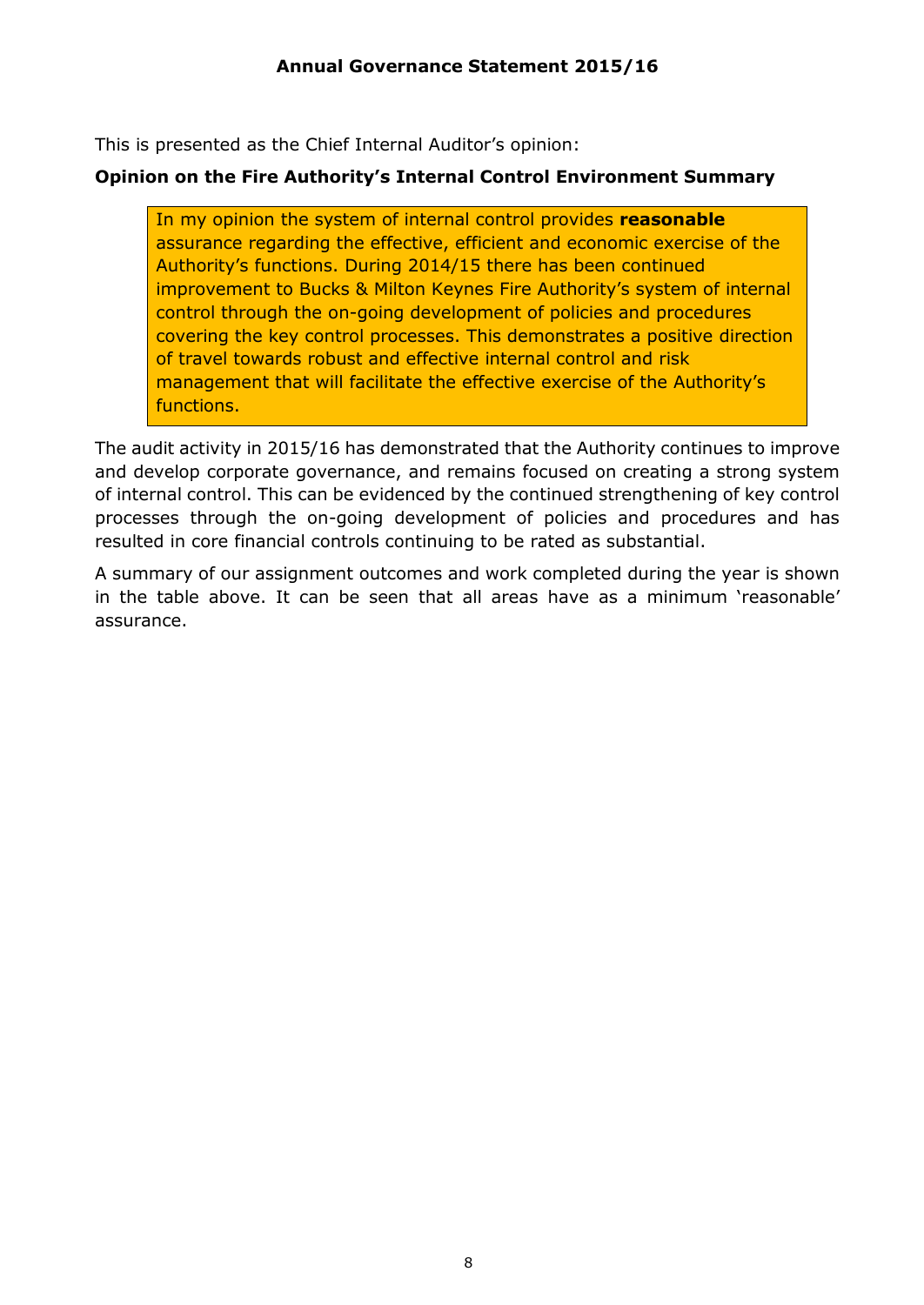#### **Conclusion**

As a result of the extensive work undertaken by the management team in reviewing internal structures and reviewing roles and responsibilities as well as the introduction of new systems and processes, working together with the Chief Internal Auditor, the External Auditors and our own Audit Committee, a plan (see Appendix B) is in place to address the weaknesses identified and ensure continuous improvement of the governance system is in place. Appendix A sets out progress against the delivery of the 15/16 Annual Governance Statement action plan.

Further to the Chief Internal Auditor's comments, we propose over the coming year to take steps set out in Appendix B to address the above matters to further enhance our governance arrangements. We are satisfied that these steps will address the need for improvements that were identified in our review of effectiveness and will monitor their implementation and operation as part of our next annual review.

Signed ………………………………………………………………………………………….. Date ………………………. 27.07.2016

Councillor Adrian Busby - Chairman of the Buckinghamshire & Milton Keynes Fire Authority

Signed <u>Ware Care (1990)</u> and the state was seen to bate 27.07.2016

Jason Thelwell – Chief Executive and Chief Fire Officer of the Buckinghamshire & Milton Keynes Fire Authority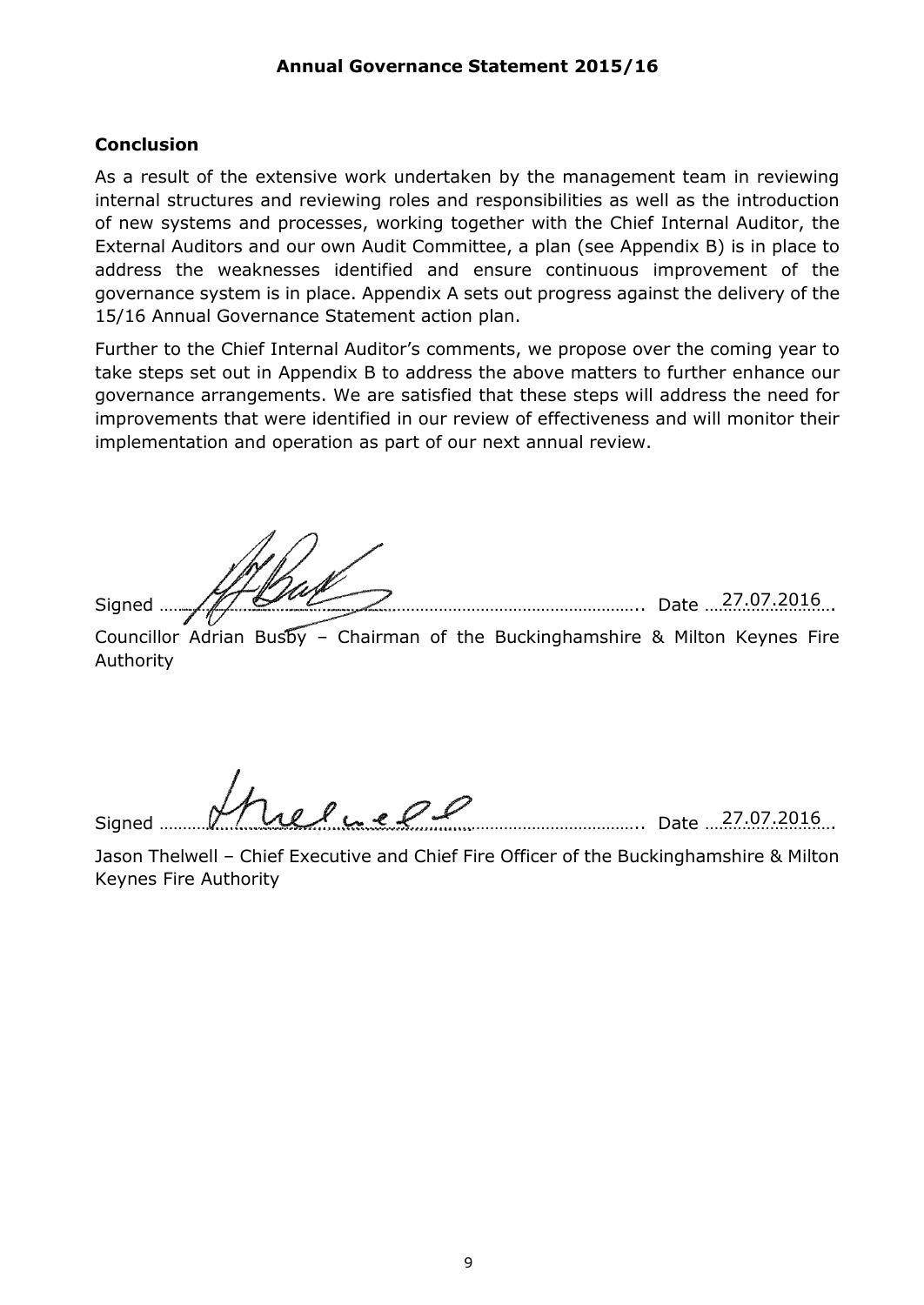# **Appendix A**

# **Significant Governance Issues addressed in 2015/16**

|    | <b>Issue</b>                                                                        | <b>Action Plan (as</b><br>per 2014/15<br>Statement -<br>Appendix B)                                                                                                                                                                                                                                                                                                                                                                                               | <b>Lead Officer</b>                                                                                    | <b>RAG</b><br><b>Status</b> | <b>Progress</b>                                                                                                                                                                                                                                                                                                                                                                                                                                                                                | Target/<br><b>Completion</b><br><b>Date</b> |
|----|-------------------------------------------------------------------------------------|-------------------------------------------------------------------------------------------------------------------------------------------------------------------------------------------------------------------------------------------------------------------------------------------------------------------------------------------------------------------------------------------------------------------------------------------------------------------|--------------------------------------------------------------------------------------------------------|-----------------------------|------------------------------------------------------------------------------------------------------------------------------------------------------------------------------------------------------------------------------------------------------------------------------------------------------------------------------------------------------------------------------------------------------------------------------------------------------------------------------------------------|---------------------------------------------|
| 1. | Continued review<br>of firefighters<br>pensions<br>administration<br>and oversight. | Discussion is<br>on-<br>going with<br>other<br>authorities<br>regarding entering<br>into<br>shared  <br>$\mathsf{a}$<br>pension<br>administration<br>arrangement.<br>A specification of<br>requirements<br>has<br>been<br>drawn<br>up,<br>based<br>the<br>on<br>current<br>arrangement<br>and<br>those shared with<br>by<br>other<br><b>us</b><br>authorities.<br>Once the final<br>specification has<br>been agreed<br>between<br>participating<br>authorities a | Director of<br>People and<br>Organisational<br>Development<br>and Director of<br>Finance and<br>Assets |                             | With Royal Berkshire FRS, we have<br>entered a jointly procured outsourced<br>Pensions Administration arrangement<br>for firefighter pensions with West<br>Yorkshire Pension Fund (WYPF). WYPF<br>have considerable experience of<br>managing fire fighter pensions and<br>have expert representation on national<br>technical groups. The project to<br>transfer administration has been<br>successfully implemented with<br>pensioners being paid for the first time<br>in May 2016 by WYPF. | May 2016                                    |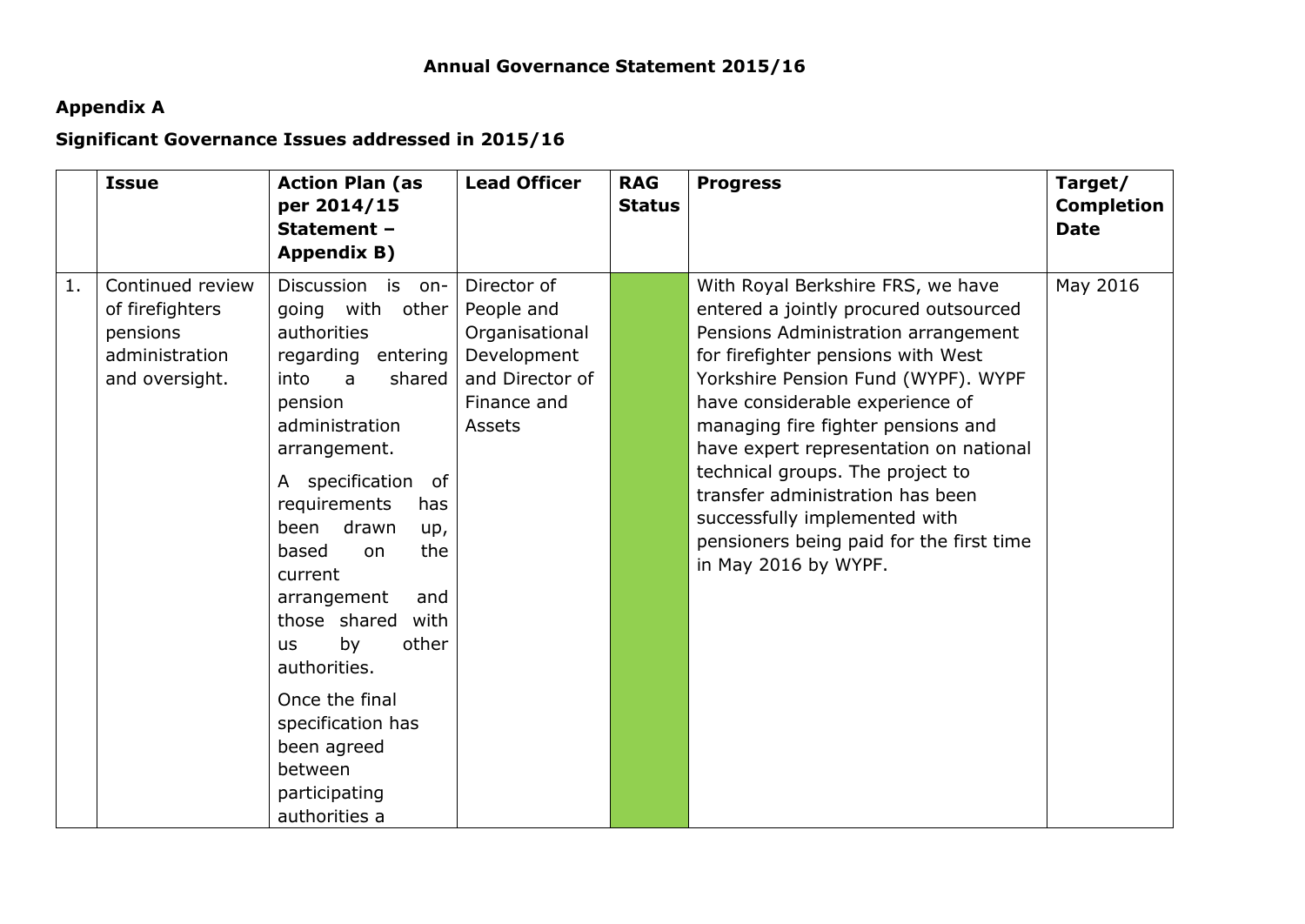# **Annual Governance Statement 2015/16**

|    |                                                                                                               | procurement<br>exercise will be<br>undertaken and a<br>contract awarded<br>to the successful<br>bidder.                                                                                                  |                                                            |       |                                                                                                                                                                                                                                                                                                                                                                                                                                                                                                                                                                                     |                   |
|----|---------------------------------------------------------------------------------------------------------------|----------------------------------------------------------------------------------------------------------------------------------------------------------------------------------------------------------|------------------------------------------------------------|-------|-------------------------------------------------------------------------------------------------------------------------------------------------------------------------------------------------------------------------------------------------------------------------------------------------------------------------------------------------------------------------------------------------------------------------------------------------------------------------------------------------------------------------------------------------------------------------------------|-------------------|
| 2. | Review the<br>processes for<br>handovers<br>between leavers<br>and joiners.                                   | This processed will<br>be reviewed and<br>submitted to the<br>relevant board(s)<br>for approval.                                                                                                         | Director of<br>People and<br>Organisational<br>Development |       | The recruitment and selection<br>procedure was amended to cover<br>specific responsibilities for handovers<br>when there is staff turnover. This has<br>been fully implemented.                                                                                                                                                                                                                                                                                                                                                                                                     | <b>April 2015</b> |
| 3. | Constitute a<br>pensions board to<br>oversee the<br>administration of<br>the firefighters<br>pension schemes. | This is a new<br>requirement for the<br>Authority. The<br>Authority has<br>sought expressions<br>of interest for<br>board members<br>and the first<br>meeting of the<br>board is planned<br>for Q2 2015. | Director of<br>Legal and<br>Governance                     | Green | Three employer and three employee<br>representatives were appointed as<br>members of the Board and the first<br>Board meeting took place on 17 July<br>2015. The Board has formally adopted<br>Terms of Reference, has published the<br>names of the Board members and<br>contact details on the intranet and<br>publishes the minutes of each meeting,<br>which have been held in September,<br>December and March, with the next<br>taking place in June 2016. The Board<br>will continue to meet on a quarterly<br>basis and attends regional training<br>events as appropriate. | <b>April 2015</b> |
| 4. | Ensure that<br>appropriate<br>governance<br>arrangements are                                                  | For each project a<br>governance<br>arrangement will<br>be agreed and                                                                                                                                    | <b>Head of Service</b><br>Transformation                   | Green | Project managers have been appointed<br>and project governance structures<br>have been established with progress<br>monitored through highlight reports                                                                                                                                                                                                                                                                                                                                                                                                                             | November<br>2015  |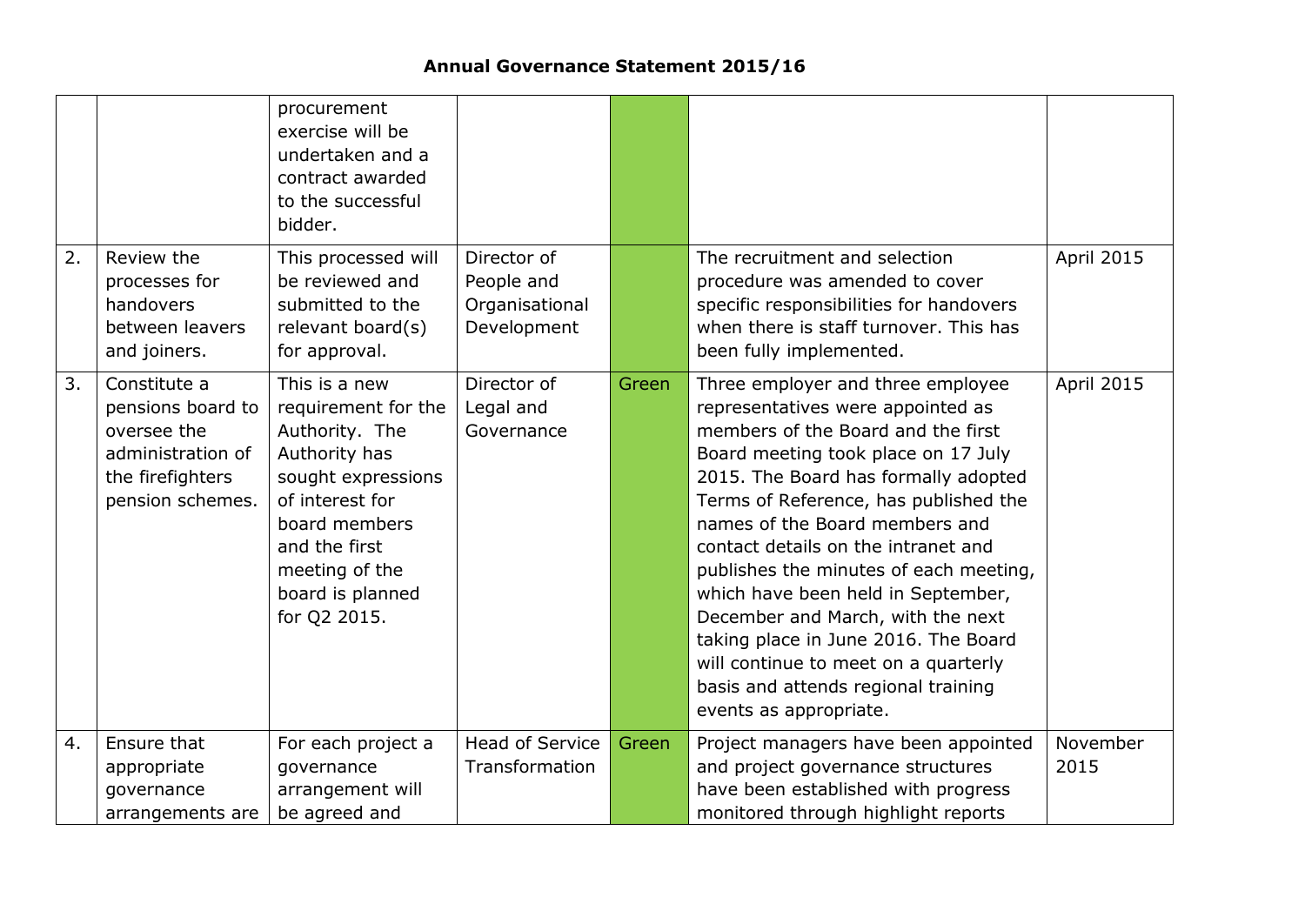# **Annual Governance Statement 2015/16**

| in place for major | implemented.       |  | provided into the Service's Business |  |
|--------------------|--------------------|--|--------------------------------------|--|
| upcoming           | These will set out |  | Transformation Board.                |  |
| interdepartmental  | clear terms of     |  |                                      |  |
| projects (e.g.     | reference and      |  |                                      |  |
| Milton Keynes      | monitoring         |  |                                      |  |
| area review and    | arrangements.      |  |                                      |  |
| business and       |                    |  |                                      |  |
| systems            |                    |  |                                      |  |
| integration)       |                    |  |                                      |  |
|                    |                    |  |                                      |  |